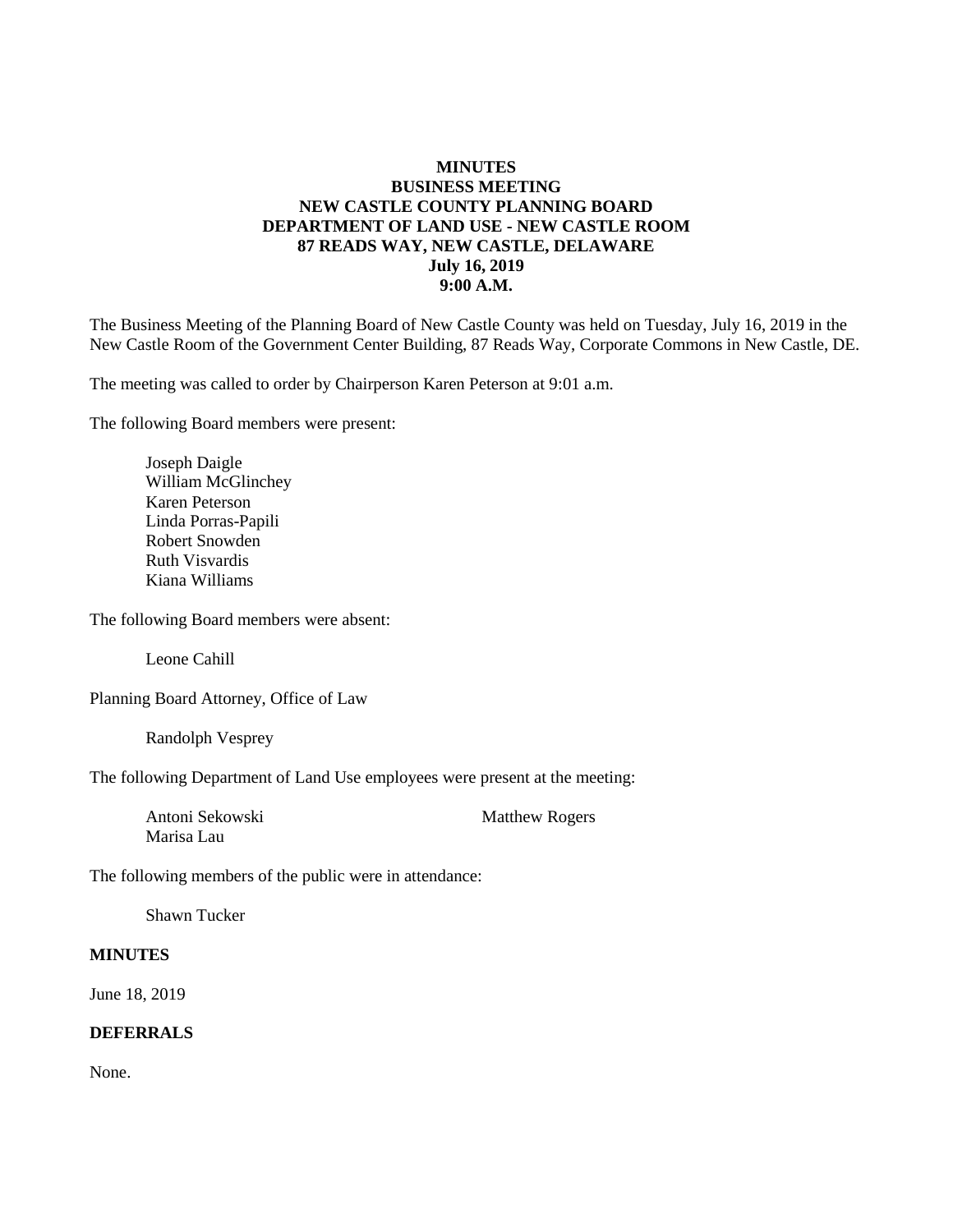**BUSINESS**

**App. 2018-0399-S/Z:** South side of Pulaski Highway, approximately 1100 feet east of Salem Church Road. Exploratory Major Land Development Plan, Rezoning and PLUS Review for **LIDL** proposes to rezone 4.69 acres, parcels 10-048-00.001, 10-048-00.002, 10-048-00.003 and 10-048-00.004 from NC21 to CR to construct a 29,136 S.F. grocery store and a 7,200 S.F. retail building and associated site improvements. Ord. 19-047 will rezone 4.69 acres from NC21 to CR and to amend the 2012 Comprehensive Development Plan consistent therewith. NC21 Zoning. CD 12. New Castle Hundred

At a business meeting held on July 18, 2019, the Planning Board considered the Department of Land Use recommendation. On a motion by Ms. Papili, seconded by Mr. McGlinchey, the Planning Board voted to grant **CONDITIONAL APPROVAL** of Application 2018-0399-S/Z with the conditions as stated by the Department. The motion passed by a VOTE of 5-1-0-1 (Yes: Daigle, McGlinchey, Papili, Peterson, Williams; NO: Visvardis; ABSTAIN: Snowden; ABSENT: Cahill).

In discussion preceding the vote the Board members offered the following comments:

Ms. Papili asked the Department to expand on the concerns raised at the public hearing. Matt Rogers, Planner, and Antoni Sekowski, Planning Manager, replied that the drainage code requirements will be addressed in later stages of the plan review process. The plan is currently in Exploratory stage. Final construction plans will need to be approved by the Engineering Division of the Department. The applicant is not allowed to increase the amount of runoff coming from the site, and will actually have to reduce the amount of runoff because some existing impervious surfaces were not approved. The applicant has been in contact with the property owners concerned about flooding at 1634 Pulaski Highway, and indicated that they will address any existing issue per the drainage code while construction plans are being developed. Ms. Papili noted that she prefers for developers to meet with community members and factors in community engagement when she votes on applications.

Replying to Ms. Visvardis's question, Mr. Sekowski confirmed the parking lot design has not been revised since the hearing.

Ms. Peterson added some context about the flooding concerns in the area. Prior to its rezoning in the 1980s, Waterford Mobile Home Park had been a borrow pit and therefore had generated significant runoff. It was also mentioned at the hearing that the nursery's irrigation system may contribute to the runoff problem in the right of way. However, all information received by the Planning Board has indicated that the proposed development will actually decrease the amount of runoff coming from the site.

# **REPORT OF COMMITTEES**

None.

### **REPORT OF GENERAL MANAGER**

None.

### **REPORT OF CHAIRPERSON**

None.